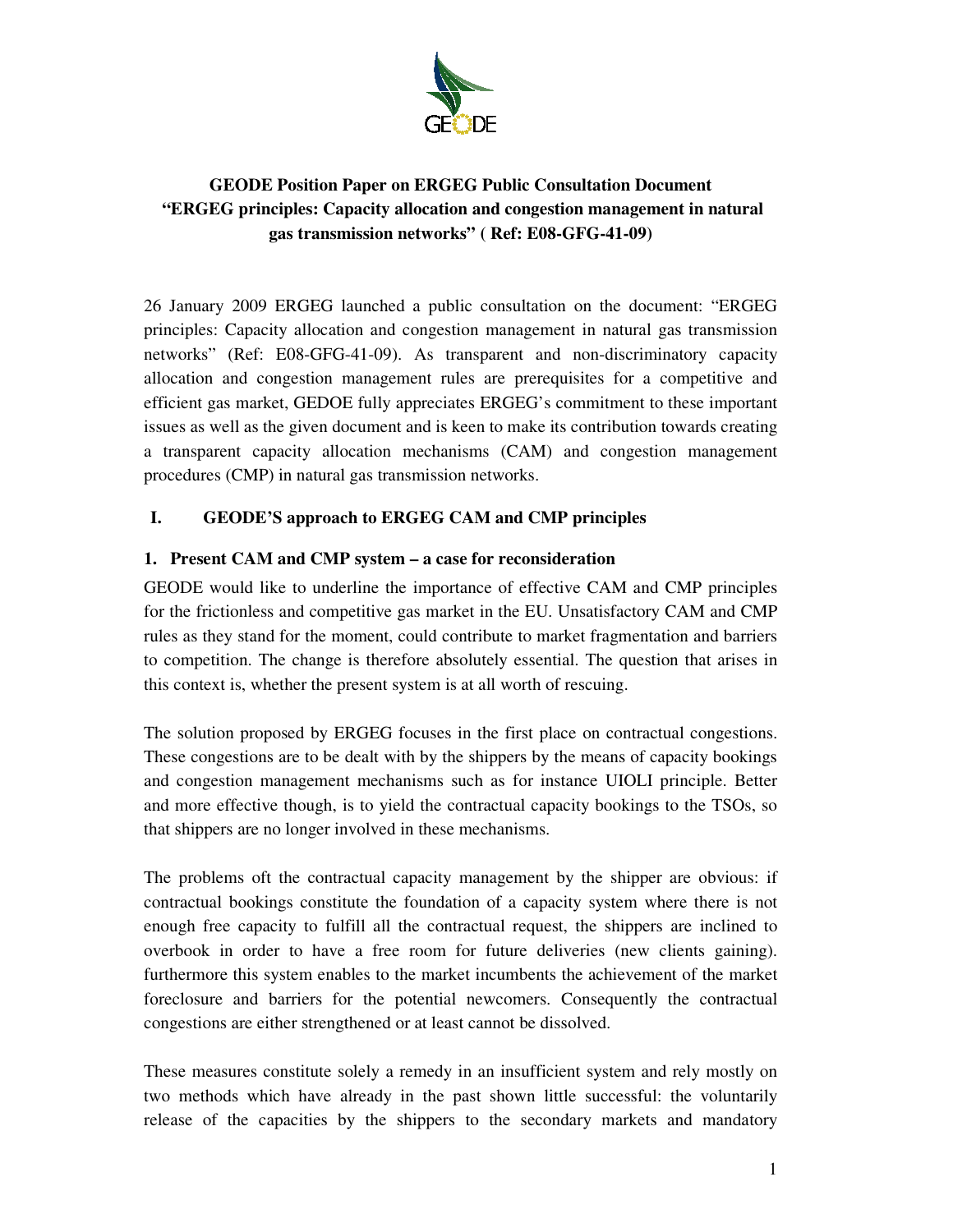

withdrawal through the TSO (i.e. UIOLI). These instruments turn capacity to a commodity without any risks for the shippers. Both secondary trade, as well as UIOLI mechanisms provides normally a compensation for the shippers on the basis on the primary capacity prices. As for the secondary market, additional revenues are not excluded.

GEODE would like to suggest an **alternative approach** to the existing system. The need to rethink the present system is attributable to the market dynamics. There are many examples both European and German that the booked capacities lapses without substitution, i.e. fusion of networks (Gasunie) and merging to market zones. Potential capacity problems within a market zone are solved by the TSOs. In this context GEODE requires to go a step further. TSO must be obliged to consolidate transmission lines between European gas hubs, if technically possible and economically reasonable. The result would a big European market where no capacity bookings are needed. This means restricting capacity management practices to the events of physical congestion.

Therefore GEOEDE believes that a workable definition of physical congestion should be developed. The TSOs should be in charge and under obligation to remove contractual congestions from the networks they are operating i.e. by pipelines consolidation.

Accordingly subject to capacity allocation mechanisms and congestion management should be in the first place the physical congestions, defined as a state when all transmission paths from one European hub to an other European hub, regardless the ownership boarders are at the same time overloaded and thus the flow of gas is physically impossible. According to this model the gas trade as well as allocation of the cross boarded capacities takes place simultaneously, so that the rule applies – who has the gas, also has the capacity.

The approach for congestion management favoured by GEODE, to couple gas capacity products with the gas quantity products (e.g. in the sense of the market coupling model) is already well known from the electricity sector, so that the flow based capacity determination – also in the gas sector possible and beneficial. The traders on the neighbouring markets give their offers for purchase and sale and the 'market coupling office" determines on the basis of available capacity between the markets the maximal quantity balance and price adjustment.

GEODE strongly believes that this approach is feasible already today, since there are no legal obstacles impeding introduction of this new model. GEODE sees the need for an immediate action on capacity allocation and congestion management, given the current level of development of the gas market in Europe, prevail, GEODE accepts that this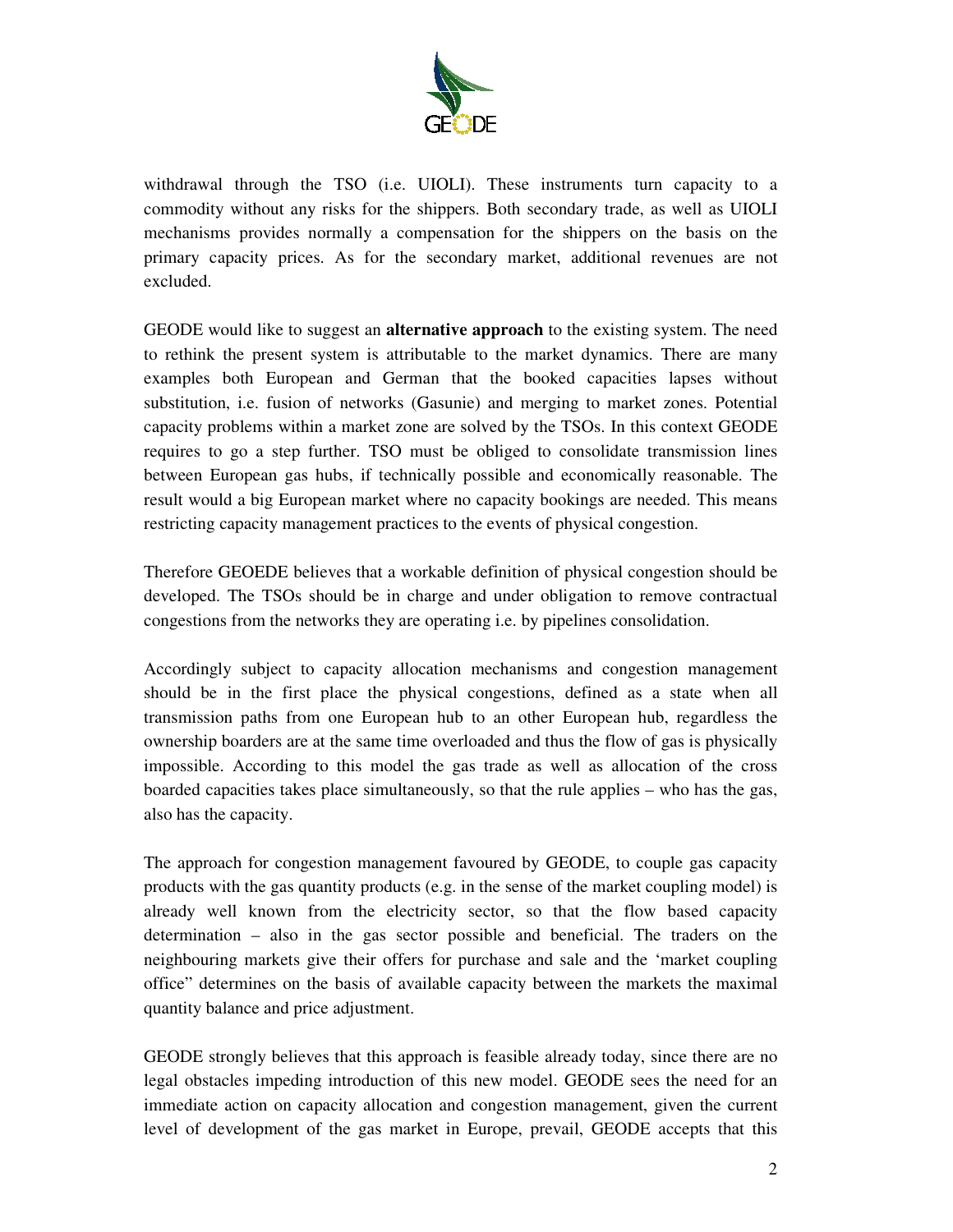

solution be considered for a middle term approach. For GEODE the approach presented is not just wishful thinking but a firm objective and a roadmap for the future more comprehensive reform.GEODE claims therefore, that this approach and thus the future developments of the access model are incorporated into the Guidelines **at least as a goal**. It is important that the dynamics is not impeded by the outdated Guidelines.

# **II. GEODE's comments on ERGEG principles and guidelines amendments**

GEODE welcomes the opportunity to comment on the ERGEG CAM and CMP principles. As for the comments order, the structure of the ERGEG paper will be followed. Consequently GEODE after making preliminary remarks (point 1) will address issues related to facilitating of the third party access (point 2), capacity offer and products with relation to product determination (point 3) further allocation of capacity products (point 4), congestion management procedures (point 5) and finally for transparency (point 6).

## **1. Preliminary remarks**

GEODE wishes to highlight several points from the ERGEG proposal and so emphasise their essential importance:

- The offer of the "bundled products" and consolidation of diverse transportation paths in order to link the European gas trading points.
- Expand the option for the TSOs in terms of capacity calculation and allocation of the physical capacity.
- Minimal offers by TSOs of short term contracts (one year and less)
- Obligation on TSOs to offer interruptible capacity along with the firm one (not subsidiary) as well as TSOs obligation to justify interruptions
- Enhancing of the transparency obligations for TSOs (compare the Annex of the ERGEG document).

These points should not be left to the discretion of TSOs and should be prescribed by the Guidelines possibly far-reaching and at the earliest convenience.

In this very context, GEODE wishes to advert to an important issue. First of all, GEODE greets ERGEG effort to have drafted the principles in a quite detailed manner. Nevertheless, there are still passages, leaving considerable desire for more specification. What is especially striking in the Guidelines presented by ERGEG, is the fact of conferring too much discretion powers to national regulatory authorities. The wording of the Guidelines amendments brings about danger of market splitting, since NRAs are given discretion powers on all important issues (i.e. capacity calculation, incentivisation,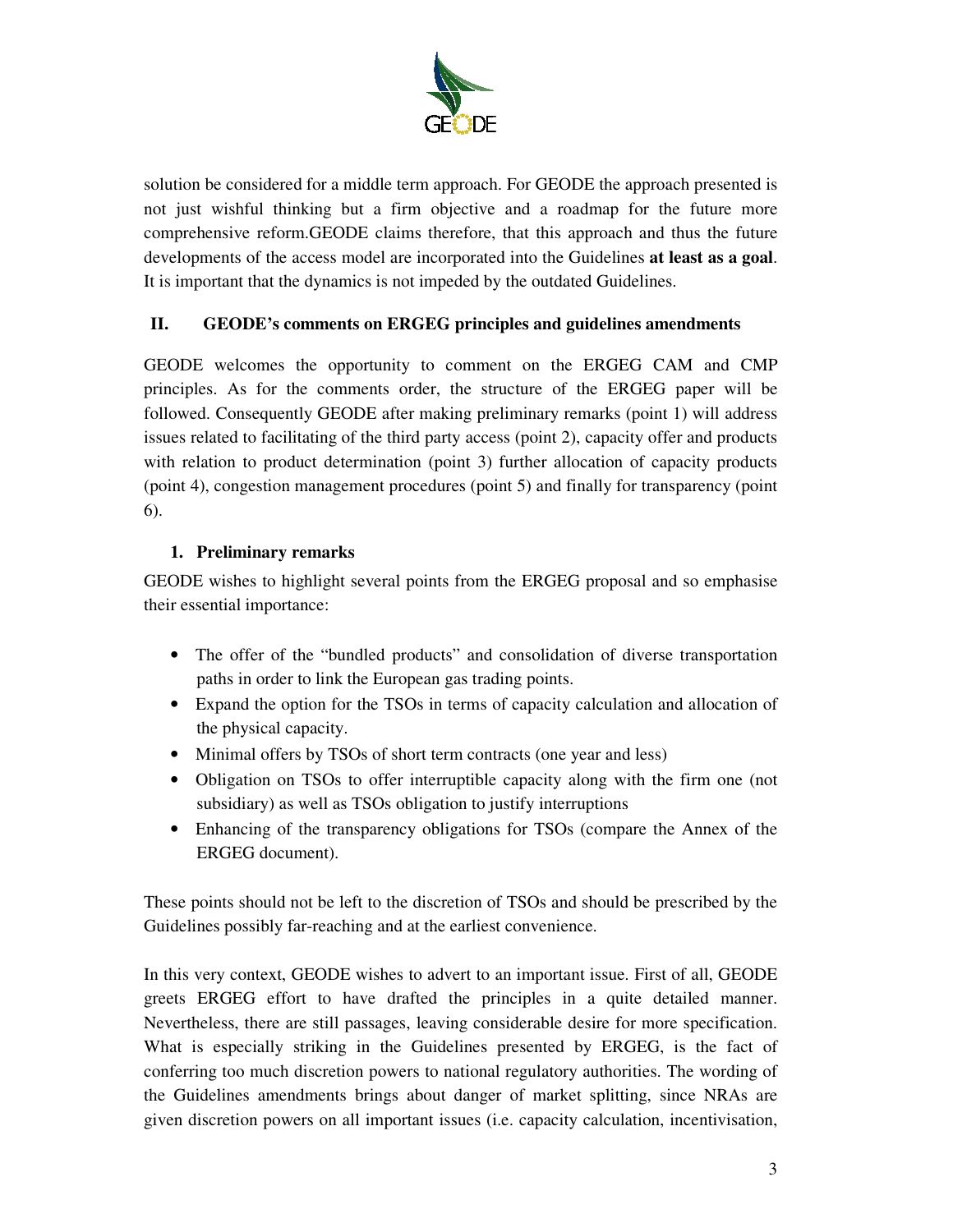

the offer of bundled products, booking platforms, methods for secondary trading, nomination schedule). Consequent problems arise as to which rules apply, if two or more regulatory provisions of adjacent NRAs are "drifting apart" (i.e. in the EGT market zone which encompasses France, Belgium, Netherlands and Germany bears a danger of 4 different regulatory acts applicable at the same time). The guidelines itself have to contain clear and binding regulations for the TSOs.

#### **2. Third party access services**

GEODE strongly supports ERGEG in its effort to increase the available capacities on the market in order to facilitate third party access, since this can reduce congestion related problems. In this context GEODE wishes to reiterate that the bulk of the congestions origins from contracts and not from physical constraints. The main obstacle to TPA services is congestion in the gas networks. The contractual congestions, according to GEODE's approach, can be removed by TSOs and therefore their enhanced cooperation is indispensible. The reason behind the cooperation obligation is to allocate the maximal capacity. Obligation of enhanced cooperation will allow for better control of gas flows intensity and directions as well as the level of used capacities.

With regard to the provisions on **capacity calculation** GEODE welcomes, ERGEG dynamic approach, obliging TSOs to re-calculate available capacity on regular basis. It is indeed of essential importance to develop common and binding calculation rules for all EU member states. The discretion left to NRAs in this regard should be minimised in the light of risks likely to arise as a result of diverging calculation provisions. GEODE reckons, that along with this dynamic approach, statistical capacity consideration should be applied. Accordingly, TSOs, especially based on past considerations and prognosis, if necessary timely staggered, should be able to allocate more capacity.

Another valuable tool for advancing of the gas market is appropriate **incentivisaition**. Incentives for TSOs are for sure an effective instrument to encourage TSOs to allocate the maximum of the capacity. On the other hand it should be a matter of course that TSOs are allocating the maximum capacity at not an extraordinary task they should be additionally incentivized, especially as the incentivisation constitutes a certain inconsistence with the regulatory system. Incentives are economically attractive if they are granted for new costly or risky procedures, which TSOs normally would not be likely to refer to. At the same time it remains obvious, that the TSOs, when referring to special capacity enhancing instruments (i.e. load stream commitments, storage use or capacity buy-back) must have their cost reimbursed. Of course, according to the ERGEG principles, it should be ensured that "any associated costs do not exceed an economically efficient level".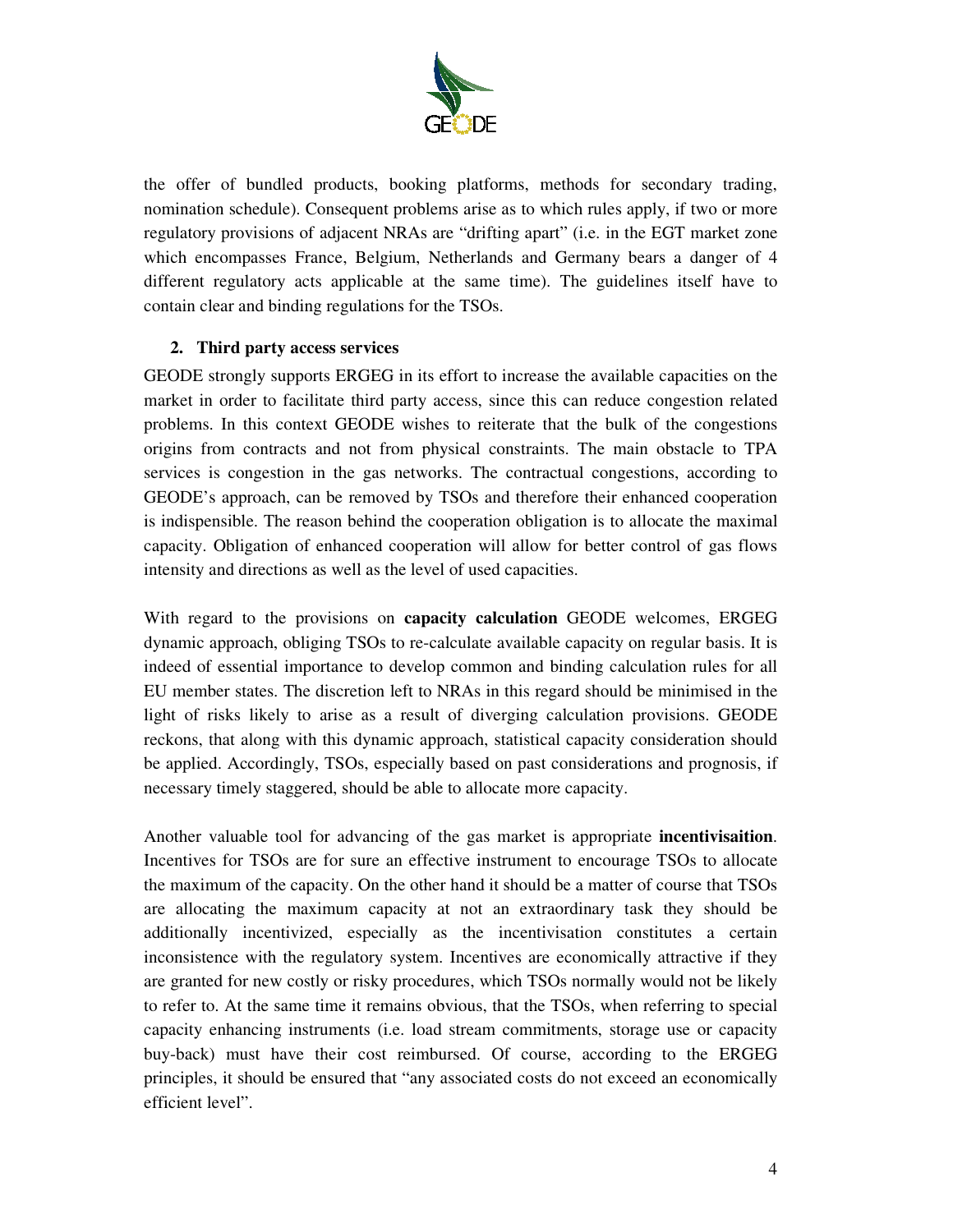

The text proposed by ERGEG does not seem sufficiently prescriptive on this issue. Therefore it appears to GEODE especially important to develop very precise provisions for incentivisation, in particular provisions *de minimum*, listing circumstances under which incentives should be granted. Notwithstanding GEODE's approach to the particular issue of effective capacity allocation, the increase of capacity by the means of commercial instruments shall under no circumstances have any negative influence on the security of supply.

GEODE supports ERGEG's endeavour to **align transportation contracts** and codes as well as to encourage the implementation of **standardised communication procedures** meets GEODE's full support. Both **network security** and **emergencies** in energy supply are important aspects, rightly captured by ERGEG. However in GEODE's view the most problematic and calling for prompt solution are the issues of capacity calculation and incentivisation.

## **3. Principles on capacity offer and products - determination**

GEODE supports approach of ERGEG aimed at ensuring that the **full range of capacity products** is present on the market. The duration of the capacity contracts should not exceed the duration of the capacity supply contracts according to the principle: "who has gas, has also the capacity". GEODE would welcome a market analysis and consequently binding figures what percentage of which product should be, in any case, achievable on the market.

GEODE sees the need for **precise definition of capacity products** as well as emphasizes the importance of **minimum standards** concerning the products in order to ensure gas liquidity on the market. GEODE argues in favour of EU wide standardization of capacity products, which will lead to more effective capacity usage practices and enable more accurate prognosis of the future capacity use. Through the capacity release to the markets in all possible lengths hoarding problem could be addressed.

GEODE welcomes particularly the ERGEG proposal to set aside a realistic proportion of available capacity for short term capacity. However, it seems necessary to set a common percentage margin prescribed to be traded as a short-term capacity product.

Additionally to this, it is of basic importance that the **price – product relation** is wellconceived and commonly applied, leaving the short capacity products cost-effective in comparison to long term products. For the time being, the fees required for short term capacity compared to long term capacity prices are much too high. This seem fairly illogical, since the latter ones offer to the shippers a stronger planning security and flexibility.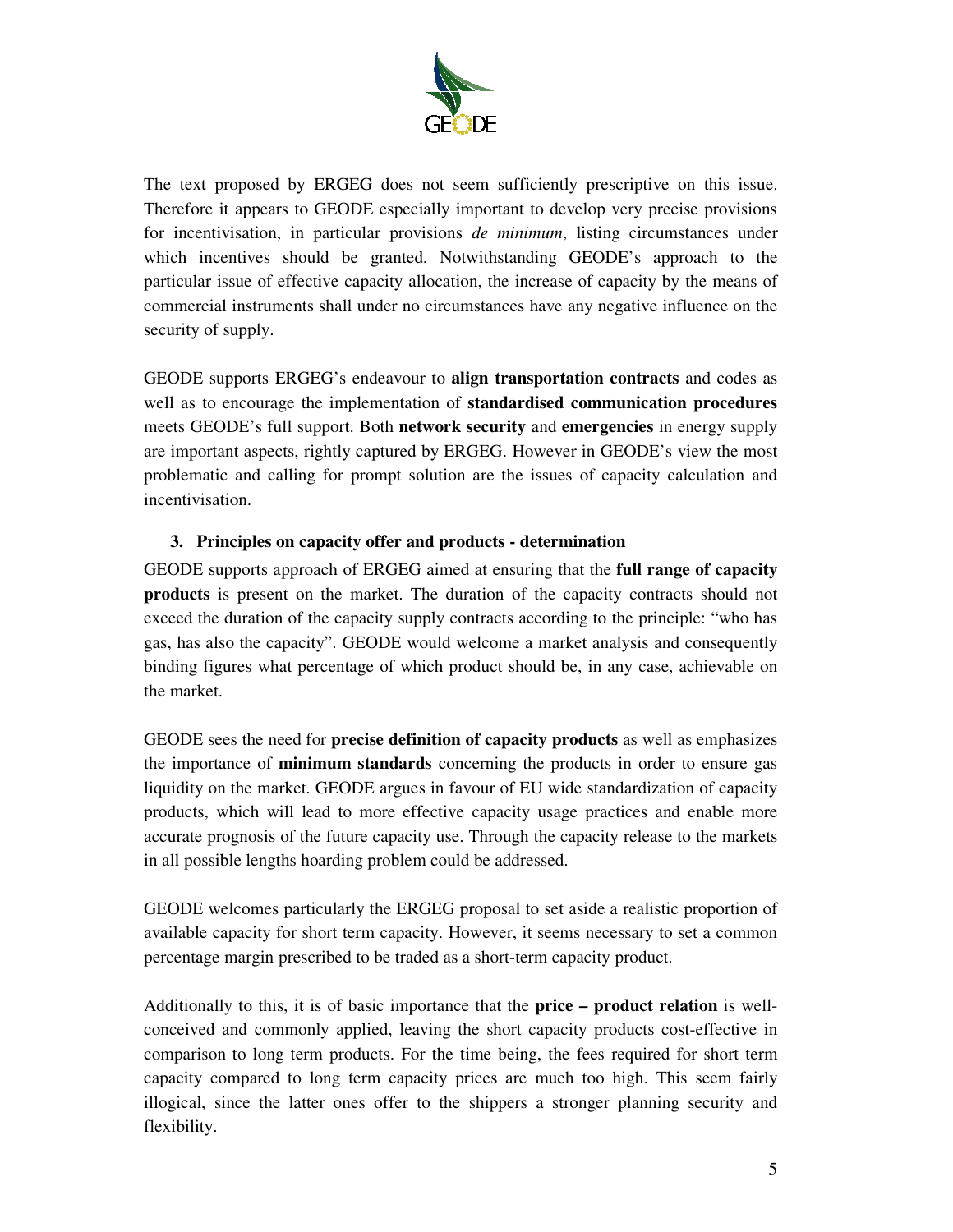

GEODE supports the strengthening of the **interruptible capacity** offer. However, in order to avoid further incongruence, emphasis has to be made on developing of a common, clear and practicable definition of firmness and interruptibility. This is essential in order to make this kind of capacity product attractive to the shippers. From the GEODE point of view, it seems especially important, that TSOs are under obligation to communicate and prove the grounds for interruption occurred.

GEODE strongly supports the idea of offering **bundled capacity products** at interconnection points to facilitate cross-border market integration. This applies for the agreed bundled entry exit capacity and in the first place for unifying of the alternative transportation paths between European has trade places. Offering of bundled capacity products will not only simplify transactions, more importantly they constitute an essential step to connect European gas marketplaces. Therefore, the offer of bundled products should be an obligation for TSOs and not only a possibility.

## **4. Principle on capacity allocation mechanisms**

In the long-term the adoption of GEODE's optimal approach would lead to the situation where capacity allocation and capacity bookings by the shippers become fully obsolete. Accordingly any capacity allocation measures conducted by TSOs should be reserved for absolutely exceptional cases and not be applied as a rule. Nevertheless, in the course of remedying of the actual system, the principles of capacity allocation mechanisms were rightly addressed in the ERGEG paper.

Among the market-based allocation methods, GEODE favours **auctions**, since they provide most fair distribution of capacities. With regard to the **pro-rata** method, GEODE sees the risk, that this allocation method factually favours bigger shippers. GEODE shares ERGEG approach, presented in the draft principles text, that as an *ultima ratio* means, NRAs shall be entitled to impose restrictions on **dominant market participants.**

GEODE accepts the **booking platforms** for **primary capacity** as a good solution and supports the idea that primary capacities of different TSOs are offered jointly in order to increase liquidity of capacity trading. As in the view of GEODE the secondary capacities shall not be traded by shippers but traded back to TSOs and allocated as the primary ones, the idea behind the joint secondary and primary booking remains questionable.

Should however (despite objections presented above by GEODE), the idea of joint offer of secondary and primary capacities prevail; GEODE would like to draw attention to the approach introducing the **subsidiarity of secondary capacity trading**. Nevertheless GEODE believes that this subsidiarity of trade is not a sufficient means to avoid the side effects caused by the sales of the secondary capacities above the primary capacity prices,